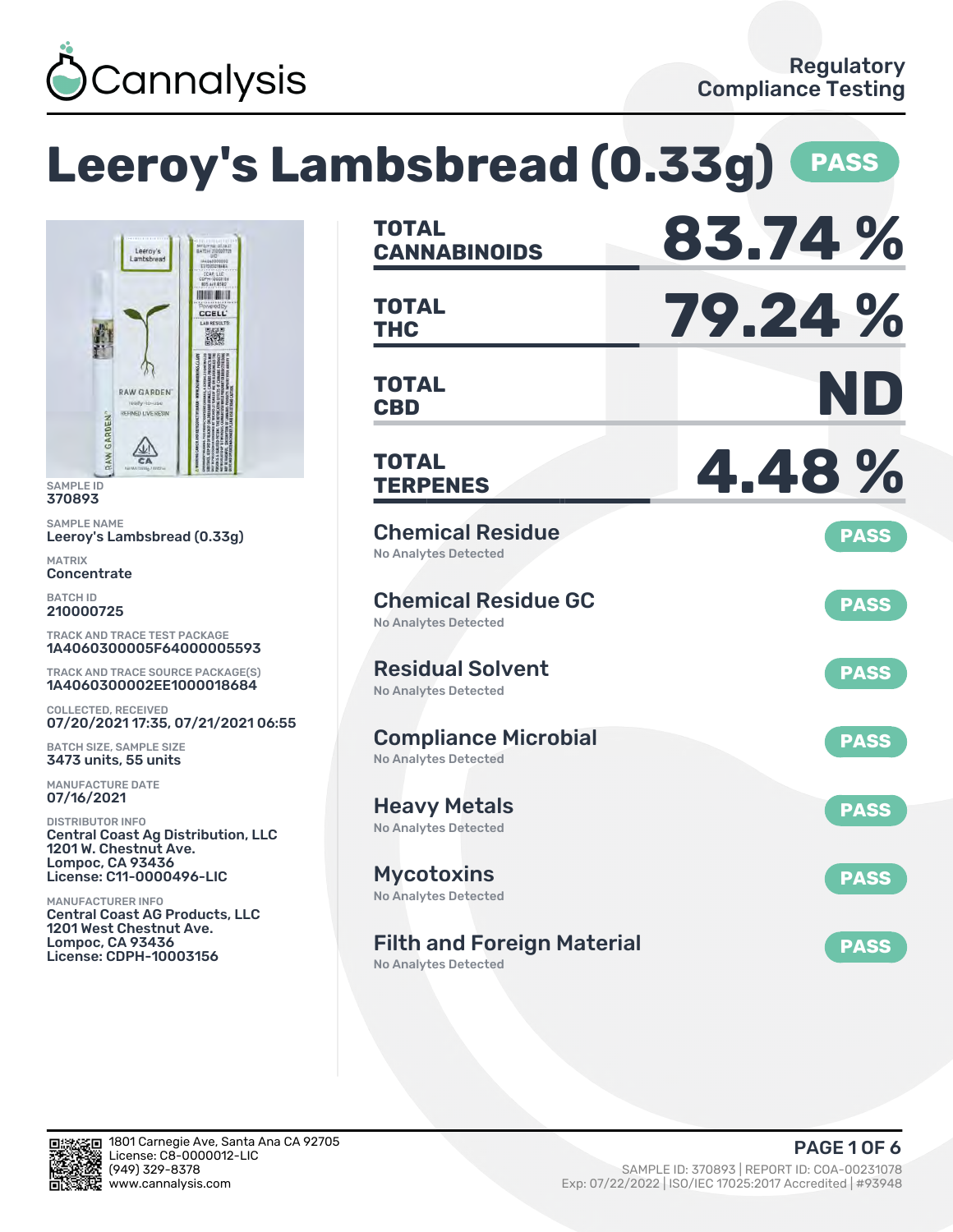

# CANNABINOID ANALYSIS

Total THC,CBD value(s) have been decarboxylated.

| TOTAL THC:          | 792.4 mg/g (79.24 %), 261.49 mg per package |
|---------------------|---------------------------------------------|
| TOTAL CBD:          | ND.                                         |
| TOTAL CANNABINOIDS: | 837.4 mg/g (83.74 %)                        |

UNIT OF MEASUREMENT: Milligrams per Gram(mg/g)

| <b>ANALYTE</b>         | <b>RESULT</b>        | LOD    | <b>LLOO</b> | <b>ANALYTE</b>   | <b>RESULT</b>        | <b>LOD</b> | LLOO   |
|------------------------|----------------------|--------|-------------|------------------|----------------------|------------|--------|
| THCa                   | ND                   | 0.2000 | 0.4000      | CBD <sub>v</sub> | ND.                  | 0.2000     | 0.4000 |
| D9THC                  | 792.4 mg/g (79.24 %) | 0.2000 | 0.4000      | CBGa             | ND.                  | 0.2000     | 0.4000 |
| D8THC                  | <b>ND</b>            | 0.2000 | 0.4000      | CBG              | 31.17 mg/g (3.117 %) | 0.2000     | 0.4000 |
| <b>THC<sub>v</sub></b> | 13.85 mg/g (1.385 %) | 0.2000 | 0.4000      | CBN              | ND.                  | 0.2000     | 0.4000 |
| CBDa                   | <b>ND</b>            | 0.2000 | 0.4000      | CBC              | <b>ND</b>            | 0.2000     | 0.4000 |
| <b>CBD</b>             | ND                   | 0.2000 | 0.4000      |                  |                      |            |        |
|                        |                      |        |             |                  |                      |            |        |

#### ADDITIONAL INFORMATION

| Method:              | SOP-TECH-001 | Sample Prepped: 07/21/2021 12:40  | Sample Approved: 07/22/2021 11:51  |  |
|----------------------|--------------|-----------------------------------|------------------------------------|--|
| Instrument: UPLC-DAD |              | Sample Analyzed: 07/21/2021 14:14 | Prep-Analytical Batch: 31201-25349 |  |



## TERPENE ANALYSIS

UNIT OF MEASUREMENT: Milligrams per Gram(mg/g)

| TUTAL TERPENES: |  |
|-----------------|--|
|                 |  |
|                 |  |

TOTAL TERPENES: 44.87 mg/g (4.487 %)

| <b>ANALYTE</b>          | <b>RESULT</b>                                                                                                                                                   | <b>LOD</b> | <b>LLOQ</b> |  | <b>ANALYTE</b>         | <b>RESULT</b>                                       | <b>LOD</b> | <b>LLOQ</b> |
|-------------------------|-----------------------------------------------------------------------------------------------------------------------------------------------------------------|------------|-------------|--|------------------------|-----------------------------------------------------|------------|-------------|
| 3-Carene                | <b>ND</b>                                                                                                                                                       | 1.000      | 2.500       |  | Alpha bisabolol        | <lloq< td=""><td>0.1000</td><td>0.5000</td></lloq<> | 0.1000     | 0.5000      |
| Alpha cedrene           | <b>ND</b>                                                                                                                                                       | 1.000      | 2.500       |  | Alpha humulene         | 1.233 mg/g $(0.1233\%)$                             | 0.5000     | 1.000       |
| Alpha pinene            | 7.392 mg/g (0.7392 %)                                                                                                                                           | 0.1000     | 1.000       |  | Alpha terpinene        | <b>ND</b>                                           | 0.5000     | 1.000       |
| Alpha terpineol         | <lloq< td=""><td>0.3260</td><td>0.6520</td><td></td><td>Beta caryophyllene</td><td>5.111 mg/g <math>(0.5111\%)</math></td><td>0.5000</td><td>1.000</td></lloq<> | 0.3260     | 0.6520      |  | Beta caryophyllene     | 5.111 mg/g $(0.5111\%)$                             | 0.5000     | 1.000       |
| Beta myrcene            | 12.68 mg/g (1.268 %)                                                                                                                                            | 0.5000     | 1.000       |  | Beta pinene            | 4.176 mg/g (0.4176 %)                               | 0.6070     | 1.214       |
| <b>Borneol</b>          | <b>ND</b>                                                                                                                                                       | 1.000      | 2.500       |  | Camphene               | <b>ND</b>                                           | 0.5000     | 1.000       |
| Camphor                 | <b>ND</b>                                                                                                                                                       | 0.1000     | 0.5000      |  | Caryophyllene oxide ND |                                                     | 0.5000     | 2.500       |
| Cedrol                  | <b>ND</b>                                                                                                                                                       | 0.5000     | 1.000       |  | Cis geraniol           | <b>ND</b>                                           | 1.000      | 2.500       |
| Cis nerolidol           | <b>ND</b>                                                                                                                                                       | 2.500      | 5.000       |  | Eucalyptol             | <b>ND</b>                                           | 0.1000     | 0.5000      |
| Fenchol                 | <ll0q< td=""><td>0.5000</td><td>1.000</td><td></td><td>Fenchone</td><td><ll0q< td=""><td>0.1000</td><td>0.5000</td></ll0q<></td></ll0q<>                        | 0.5000     | 1.000       |  | Fenchone               | <ll0q< td=""><td>0.1000</td><td>0.5000</td></ll0q<> | 0.1000     | 0.5000      |
| Gamma terpinene         | <b>ND</b>                                                                                                                                                       | 0.1000     | 0.5000      |  | Gamma terpineol        | <b>ND</b>                                           | 0.2090     | 0.5230      |
| Geranyl acetate         | <b>ND</b>                                                                                                                                                       | 0.1000     | 0.5000      |  | Guaiol                 | <b>ND</b>                                           | 2.500      | 5.000       |
| Isoborneol              | <b>ND</b>                                                                                                                                                       | 0.5000     | 1.000       |  | Isopulegol             | <b>ND</b>                                           | 2.500      | 5.000       |
| Limonene                | 11.49 mg/g (1.149 %)                                                                                                                                            | 0.5000     | 2.500       |  | Linalool               | 1.744 mg/g (0.1744 %)                               | 0.5000     | 1.000       |
| Menthol                 | <b>ND</b>                                                                                                                                                       | 1.000      | 2.500       |  | Ocimene 1              | <b>ND</b>                                           | 0.1550     | 0.3100      |
| Ocimene <sub>2</sub>    | <ll0q< td=""><td>0.3450</td><td>1.725</td><td></td><td>P-cymene</td><td><b>ND</b></td><td>0.5230</td><td>1.045</td></ll0q<>                                     | 0.3450     | 1.725       |  | P-cymene               | <b>ND</b>                                           | 0.5230     | 1.045       |
| P-mentha-1.5-diene ND   |                                                                                                                                                                 | 0.5000     | 1.000       |  | Pulegone               | <b>ND</b>                                           | 0.1000     | 0.5000      |
| Sabinene                | <b>ND</b>                                                                                                                                                       | 0.5000     | 1.000       |  | Terpinolene            | 1.036 mg/g $(0.1036\%)$                             | 0.1000     | 0.5000      |
| Trans beta farnesene ND |                                                                                                                                                                 | 2.500      | 5.000       |  | Trans geraniol         | <b>ND</b>                                           | 0.5000     | 2.500       |
| Trans nerolidol         | <b>ND</b>                                                                                                                                                       | 0.5000     | 2.500       |  | Valencene              | <b>ND</b>                                           | 0.5000     | 1.000       |

| <b>ANALYTE</b>      | <b>RESULT</b>                                       | LOD    | LL <sub>OO</sub> |
|---------------------|-----------------------------------------------------|--------|------------------|
| Alpha bisabolol     | <lloq< td=""><td>0.1000</td><td>0.5000</td></lloq<> | 0.1000 | 0.5000           |
| Alpha humulene      | 1.233 mg/g $(0.1233\%)$                             | 0.5000 | 1.000            |
| Alpha terpinene     | <b>ND</b>                                           | 0.5000 | 1.000            |
| Beta caryophyllene  | 5.111 mg/g $(0.5111%)$                              | 0.5000 | 1.000            |
| Beta pinene         | 4.176 mg/g (0.4176 %)                               | 0.6070 | 1.214            |
| Camphene            | <b>ND</b>                                           | 0.5000 | 1.000            |
| Caryophyllene oxide | <b>ND</b>                                           | 0.5000 | 2.500            |
| Cis geraniol        | <b>ND</b>                                           | 1.000  | 2.500            |
| Eucalyptol          | <b>ND</b>                                           | 0.1000 | 0.5000           |
| Fenchone            | $<$ LLOO                                            | 0.1000 | 0.5000           |
| Gamma terpineol     | <b>ND</b>                                           | 0.2090 | 0.5230           |
| Guaiol              | <b>ND</b>                                           | 2.500  | 5.000            |
| <b>sopulegol</b>    | <b>ND</b>                                           | 2.500  | 5.000            |
| Linalool            | 1.744 mg/g (0.1744 %)                               | 0.5000 | 1.000            |
| Ocimene 1           | <b>ND</b>                                           | 0.1550 | 0.3100           |
| P-cymene            | <b>ND</b>                                           | 0.5230 | 1.045            |
| Pulegone            | <b>ND</b>                                           | 0.1000 | 0.5000           |
| Terpinolene         | 1.036 mg/g $(0.1036\%)$                             | 0.1000 | 0.5000           |
| Trans geraniol      | <b>ND</b>                                           | 0.5000 | 2.500            |
| Valencene           | <b>ND</b>                                           | 0.5000 | 1.000            |

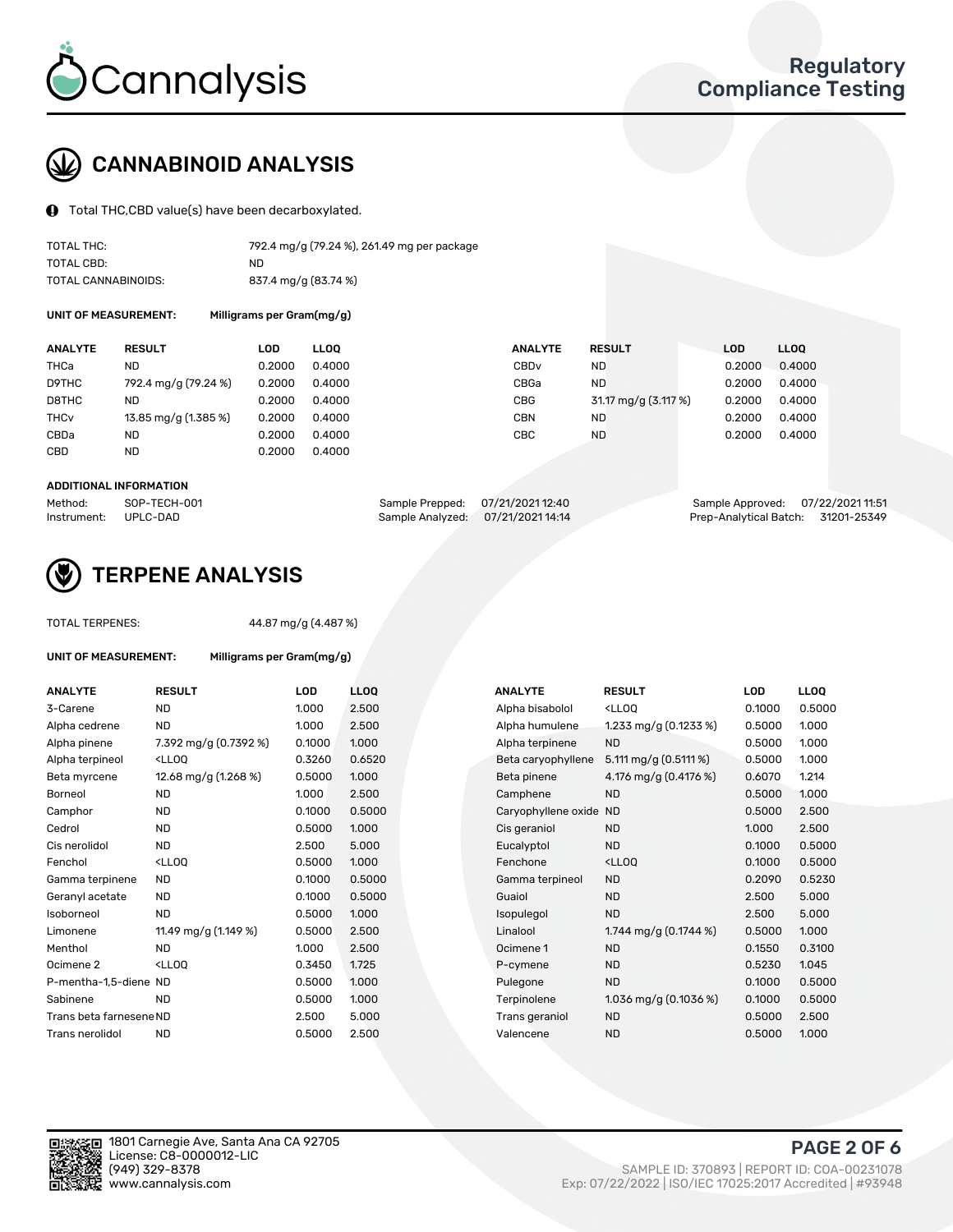

### Regulatory Compliance Testing

#### ADDITIONAL INFORMATION

Method: SOP-TECH-027 Sample Prepped: 07/21/2021 15:00 Sample Approved: 07/22/2021 13:38 Prep-Analytical Batch: 31195-25352



CHEMICAL RESIDUE ANALYSIS PASS

UNIT OF MEASUREMENT: Micrograms per Gram(ug/g)

| <b>ANALYTE</b>    | <b>RESULT</b> | LOD    | LL <sub>OO</sub> | <b>ACTION LEVEL</b> |      | <b>ANALYTE</b>      | <b>RESULT</b> | <b>LOD</b> | <b>LLOQ</b> | <b>ACTION LEVEL</b> |      |
|-------------------|---------------|--------|------------------|---------------------|------|---------------------|---------------|------------|-------------|---------------------|------|
| Abamectin         | <b>ND</b>     | 0.0200 | 0.0400           | 0.1000              | Pass | Acephate            | <b>ND</b>     | 0.0200     | 0.0400      | 0.1000              | Pass |
| Acequinocyl       | <b>ND</b>     | 0.0200 | 0.0400           | 0.1000              | Pass | Acetamiprid         | <b>ND</b>     | 0.0200     | 0.0400      | 0.1000              | Pass |
| Aldicarb          | <b>ND</b>     | 0.0200 | 0.0400           | 0.0                 | Pass | Azoxystrobin        | <b>ND</b>     | 0.0200     | 0.0400      | 0.1000              | Pass |
| Bifenazate        | <b>ND</b>     | 0.0200 | 0.0400           | 0.1000              | Pass | <b>Bifenthrin</b>   | <b>ND</b>     | 0.0200     | 0.0400      | 3.000               | Pass |
| <b>Boscalid</b>   | <b>ND</b>     | 0.0200 | 0.0400           | 0.1000              | Pass | Carbaryl            | <b>ND</b>     | 0.0200     | 0.0400      | 0.5000              | Pass |
| Carbofuran        | <b>ND</b>     | 0.0200 | 0.0400           | 0.0                 | Pass | Chlorantraniliprole | <b>ND</b>     | 0.0200     | 0.0400      | 10.00               | Pass |
| Clofentezine      | <b>ND</b>     | 0.0200 | 0.0400           | 0.1000              | Pass | Coumaphos           | <b>ND</b>     | 0.0200     | 0.0400      | 0.0                 | Pass |
| Cyfluthrin        | <b>ND</b>     | 0.4000 | 1.000            | 2.000               | Pass | Cypermethrin        | <b>ND</b>     | 0.4000     | 1.000       | 1.000               | Pass |
| Daminozide        | <b>ND</b>     | 0.0200 | 0.0400           | 0.0                 | Pass | Diazinon            | <b>ND</b>     | 0.0200     | 0.0400      | 0.1000              | Pass |
| <b>Dichlorvos</b> | <b>ND</b>     | 0.0200 | 0.0400           | 0.0                 | Pass | Dimethoate          | <b>ND</b>     | 0.0200     | 0.0400      | 0.0                 | Pass |
| Dimethomorph      | <b>ND</b>     | 0.0200 | 0.0400           | 2.000               | Pass | <b>Ethoprophos</b>  | <b>ND</b>     | 0.0200     | 0.0400      | 0.0                 | Pass |
| Etofenprox        | <b>ND</b>     | 0.0200 | 0.0400           | 0.0                 | Pass | Etoxazole           | <b>ND</b>     | 0.0200     | 0.0400      | 0.1000              | Pass |
| Fenhexamid        | <b>ND</b>     | 0.0200 | 0.0400           | 0.1000              | Pass | Fenoxycarb          | <b>ND</b>     | 0.0200     | 0.0400      | 0.0                 | Pass |
| Fenpyroximate     | <b>ND</b>     | 0.0200 | 0.0400           | 0.1000              | Pass | Fipronil            | <b>ND</b>     | 0.0400     | 0.1000      | 0.0                 | Pass |
| Flonicamid        | <b>ND</b>     | 0.0200 | 0.0400           | 0.1000              | Pass | Fludioxonil         | <b>ND</b>     | 0.0200     | 0.0400      | 0.1000              | Pass |
| Hexythiazox       | <b>ND</b>     | 0.0200 | 0.0400           | 0.1000              | Pass | Imazalil            | <b>ND</b>     | 0.0200     | 0.0400      | 0.0                 | Pass |
| Imidacloprid      | <b>ND</b>     | 0.0200 | 0.0400           | 5.000               | Pass | Kresoxim methyl     | <b>ND</b>     | 0.0200     | 0.0400      | 0.1000              | Pass |
| Malathion         | <b>ND</b>     | 0.0200 | 0.0400           | 0.5000              | Pass | Metalaxyl           | <b>ND</b>     | 0.0200     | 0.0400      | 2.000               | Pass |
| Methiocarb        | <b>ND</b>     | 0.0200 | 0.0400           | 0.0                 | Pass | Methomyl            | <b>ND</b>     | 0.0200     | 0.0400      | 1.000               | Pass |
| Mevinphos         | <b>ND</b>     | 0.0200 | 0.0400           | 0.0                 | Pass | Myclobutanil        | <b>ND</b>     | 0.0200     | 0.0400      | 0.1000              | Pass |
| Naled             | <b>ND</b>     | 0.0200 | 0.0400           | 0.1000              | Pass | Oxamyl              | <b>ND</b>     | 0.0200     | 0.0400      | 0.5000              | Pass |
| Paclobutrazol     | <b>ND</b>     | 0.0200 | 0.0400           | 0.0                 | Pass | Permethrins         | <b>ND</b>     | 0.0400     | 0.1000      | 0.5000              | Pass |
| Phosmet           | <b>ND</b>     | 0.0200 | 0.0400           | 0.1000              | Pass | Piperonyl butoxide  | <b>ND</b>     | 0.0200     | 0.0400      | 3.000               | Pass |
| Prallethrin       | <b>ND</b>     | 0.0200 | 0.0400           | 0.1000              | Pass | Propiconazole       | <b>ND</b>     | 0.0200     | 0.0400      | 0.1000              | Pass |
| Propoxur          | <b>ND</b>     | 0.0200 | 0.0400           | 0.0                 | Pass | Pyrethrins          | <b>ND</b>     | 0.0200     | 0.0400      | 0.5000              | Pass |
| Pyridaben         | <b>ND</b>     | 0.0200 | 0.0400           | 0.1000              | Pass | Spinetoram          | <b>ND</b>     | 0.0200     | 0.0400      | 0.1000              | Pass |
| Spinosad          | <b>ND</b>     | 0.0300 | 0.0700           | 0.1000              | Pass | Spiromesifen        | <b>ND</b>     | 0.0200     | 0.0400      | 0.1000              | Pass |
| Spirotetramat     | <b>ND</b>     | 0.0200 | 0.0400           | 0.1000              | Pass | Spiroxamine         | <b>ND</b>     | 0.0200     | 0.0400      | 0.0                 | Pass |
| Tebuconazole      | <b>ND</b>     | 0.0200 | 0.0400           | 0.1000              | Pass | Thiacloprid         | <b>ND</b>     | 0.0200     | 0.0400      | 0.0                 | Pass |
| Thiamethoxam      | <b>ND</b>     | 0.0200 | 0.0400           | 5.000               | Pass | Trifloxystrobin     | <b>ND</b>     | 0.0200     | 0.0400      | 0.1000              | Pass |

### ADDITIONAL INFORMATION

Method: SOP-TECH-002 Sample Prepped: 07/21/2021 12:40 Sample Approved: 07/22/2021 14:27<br>Instrument: LC-MS/MS Sample Analyzed: 07/21/2021 13:04 Prep-Analytical Batch: 31197-25345 Prep-Analytical Batch: 31197-25345

PAGE 3 OF 6

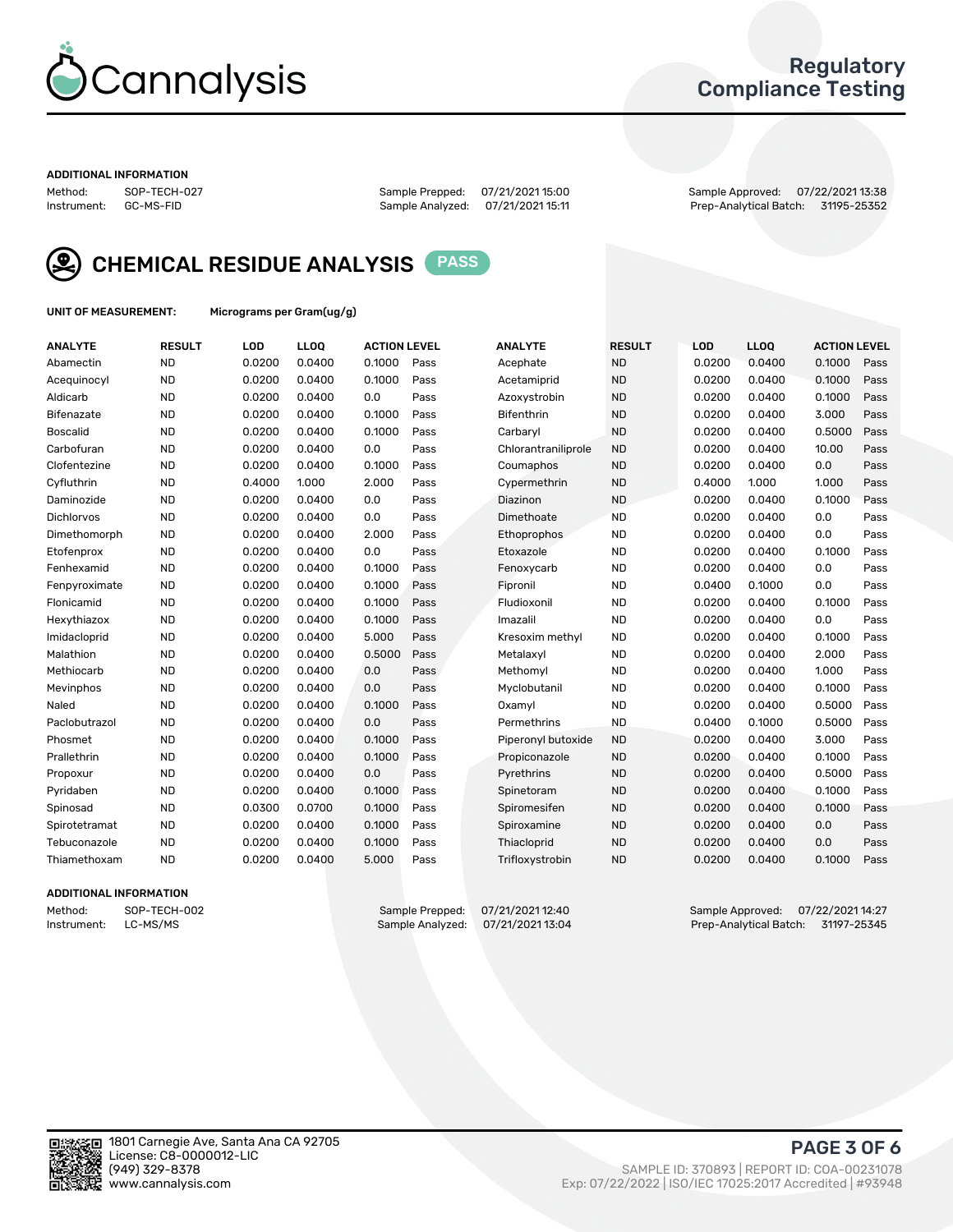

# CHEMICAL RESIDUE GC ANALYSIS PASS

| UNIT OF MEASUREMENT: | Micrograms pe |
|----------------------|---------------|
|                      |               |

er Gram(ug/g)

| <b>ANALYTE</b>                                   | <b>RESULT</b>            | LOD    | <b>LLOO</b> | <b>ACTION LEVEL</b> |                                     | <b>ANALYTE</b><br><b>RESULT</b>      |           | LOD |                  | <b>LLOO</b>            | <b>ACTION LEVEL</b>            |      |
|--------------------------------------------------|--------------------------|--------|-------------|---------------------|-------------------------------------|--------------------------------------|-----------|-----|------------------|------------------------|--------------------------------|------|
| Captan                                           | <b>ND</b>                | 0.1000 | 0.2000      | 0.7000              | Pass                                | Chlordane                            | <b>ND</b> |     | 0.0109           | 0.0136                 | 0.0                            | Pass |
| Methyl parathion                                 | <b>ND</b>                | 0.0400 | 0.1000      | 0.0                 | Pass                                | <b>PCNB</b>                          | <b>ND</b> |     | 0.0200           | 0.0400                 | 0.1000                         | Pass |
| Chlorfenapyr                                     | <b>ND</b>                | 0.0800 | 0.1000      | 0.0                 | Pass                                | Chlorpyrifos                         | <b>ND</b> |     | 0.0800           | 0.1000                 | 0.0                            | Pass |
| ADDITIONAL INFORMATION<br>Method:<br>Instrument: | SOP-TECH-010<br>GC-MS/MS |        |             |                     | Sample Prepped:<br>Sample Analyzed: | 07/21/2021 12:40<br>07/21/2021 13:04 |           |     | Sample Approved: | Prep-Analytical Batch: | 07/22/202115:07<br>31198-25346 |      |

## RESIDUAL SOLVENT ANALYSIS PASS

UNIT OF MEASUREMENT: Micrograms per Gram(ug/g)

| <b>ANALYTE</b>       | <b>RESULT</b> | LOD    | <b>LLOO</b> | <b>ACTION LEVEL</b> |      | <b>ANALYTE</b>           | <b>RESULT</b> | LOD    | LLOO  | <b>ACTION LEVEL</b> |      |
|----------------------|---------------|--------|-------------|---------------------|------|--------------------------|---------------|--------|-------|---------------------|------|
| Acetone              | <b>ND</b>     | 50.00  | 100.0       | 5000                | Pass | Acetonitrile             | <b>ND</b>     | 50.00  | 100.0 | 410.0               | Pass |
| Benzene              | <b>ND</b>     | 0.5000 | 1.000       | 1.000               | Pass | <b>Butane</b>            | <b>ND</b>     | 50.00  | 100.0 | 5000                | Pass |
| Chloroform           | <b>ND</b>     | 0.5000 | 1.000       | 1.000               | Pass | Ethanol                  | <b>ND</b>     | 50.00  | 100.0 | 5000                | Pass |
| <b>Ethyl Acetate</b> | <b>ND</b>     | 50.00  | 100.0       | 5000                | Pass | <b>Ethyl Ether</b>       | <b>ND</b>     | 50.00  | 100.0 | 5000                | Pass |
| Ethylene oxide       | <b>ND</b>     | 0.5000 | 1.000       | 1.000               | Pass | Heptane                  | <b>ND</b>     | 50.00  | 100.0 | 5000                | Pass |
| Hexane               | <b>ND</b>     | 50.00  | 100.0       | 290.0               | Pass | <b>Isopropyl Alcohol</b> | <b>ND</b>     | 50.00  | 100.0 | 5000                | Pass |
| Methanol             | <b>ND</b>     | 50.00  | 100.0       | 3000                | Pass | Methylene chloride       | <b>ND</b>     | 0.5000 | 1.000 | 1.000               | Pass |
| Pentane              | <b>ND</b>     | 50.00  | 100.0       | 5000                | Pass | Propane                  | <b>ND</b>     | 50.00  | 200.0 | 5000                | Pass |
| Toluene              | <b>ND</b>     | 50.00  | 100.0       | 890.0               | Pass | Xvlenes                  | <b>ND</b>     | 50.08  | 100.0 | 2170                | Pass |
| Trichloroethylene    | <b>ND</b>     | 0.5000 | 1.000       | 1.000               | Pass | 1.2-Dichloroethane       | <b>ND</b>     | 0.5000 | 1.000 | 1.000               | Pass |

#### ADDITIONAL INFORMATION

Method: SOP-TECH-021 Sample Prepped: 07/21/2021 15:01 Sample Approved: 07/22/2021 15:28<br>Instrument: HS-GC-MS/FID Sample Analyzed: 07/21/2021 15:11 Prep-Analytical Batch: 31207-25353 Prep-Analytical Batch: 31207-25353



UNIT OF MEASUREMENT: Cycle Threshold (Ct)

| <b>ANALYTE</b>                        | <b>RESULT</b>          | LOD   | <b>LLOO</b> |     | <b>ACTION LEVEL</b> | <b>ANALYTE</b>   | <b>RESULT</b> | <b>LLOO</b><br>LOD |                  |                  | <b>ACTION LEVEL</b> |
|---------------------------------------|------------------------|-------|-------------|-----|---------------------|------------------|---------------|--------------------|------------------|------------------|---------------------|
| A.fumigatus                           | <b>ND</b>              | 33.00 | 0.0         | 0.0 | Pass                | A. flavus        | <b>ND</b>     | 33.00              | 0.0              | 0.0              | Pass                |
| A. niger                              | <b>ND</b>              | 33.00 | 0.0         | 0.0 | Pass                | A. terreus       | <b>ND</b>     | 33.00              | 0.0              | 0.0              | Pass                |
| <b>STEC</b>                           | <b>ND</b>              | 33.00 | 0.0         | 0.0 | Pass                | Salmonella spp   | <b>ND</b>     | 33.00              | 0.0              | 0.0              | Pass                |
|                                       | ADDITIONAL INFORMATION |       |             |     |                     |                  |               |                    |                  |                  |                     |
| SOP-TECH-016, SOP-TECH-022<br>Method: |                        |       |             |     | Sample Prepped:     | 07/22/2021 07:40 |               |                    | Sample Approved: | 07/22/2021 13:59 |                     |

Instrument: qPCR Sample Analyzed: 07/22/2021 07:54 Prep-Analytical Batch: 31215-25373

PAGE 4 OF 6

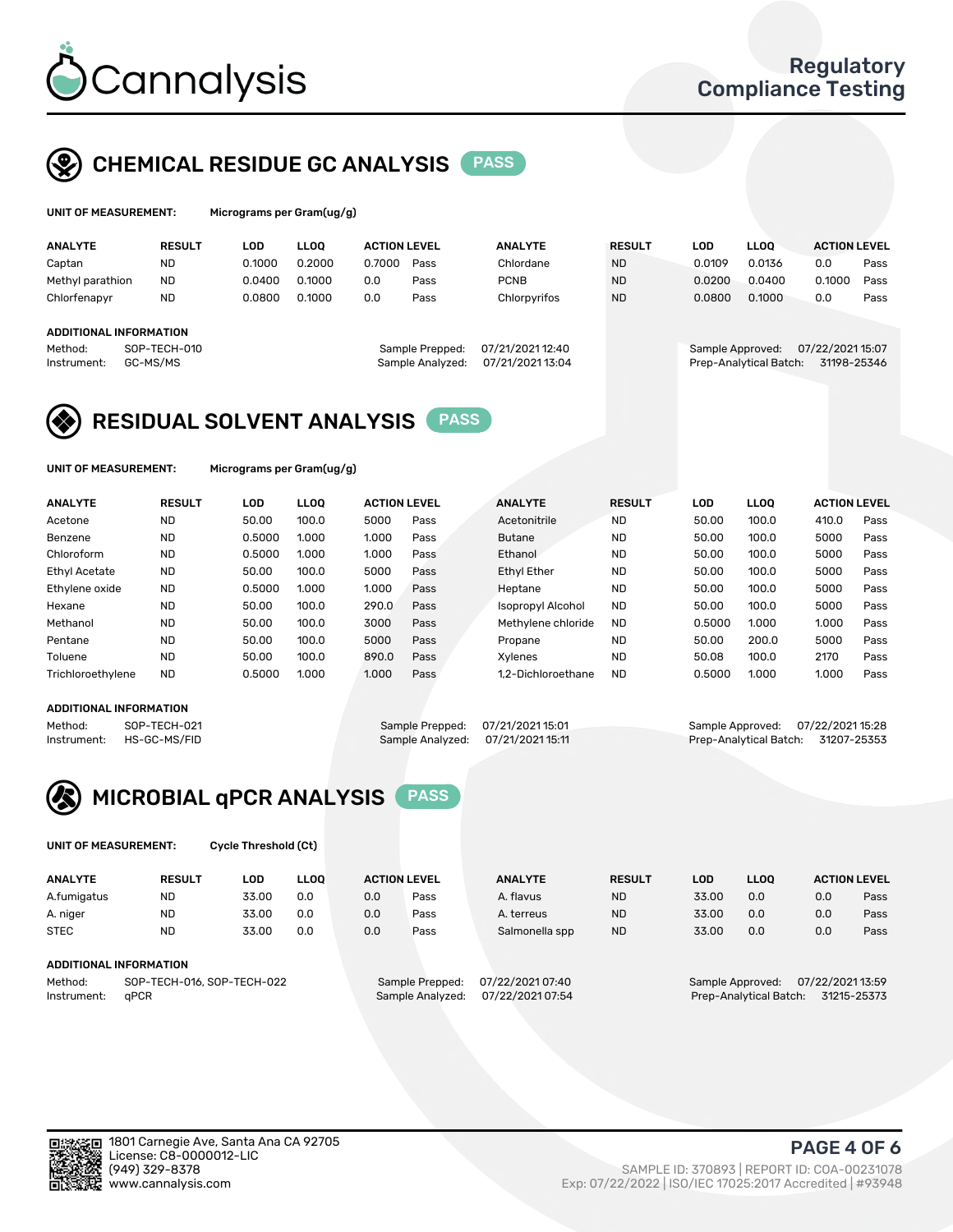



| UNIT OF MEASUREMENT:                                                              |                | Micrograms per Gram(ug/g) |            |             |                                     |                                      |                |               |                                            |                                 |                     |      |
|-----------------------------------------------------------------------------------|----------------|---------------------------|------------|-------------|-------------------------------------|--------------------------------------|----------------|---------------|--------------------------------------------|---------------------------------|---------------------|------|
|                                                                                   | <b>ANALYTE</b> | <b>RESULT</b>             | <b>LOD</b> | <b>LLOO</b> | <b>ACTION LEVEL</b>                 |                                      | <b>ANALYTE</b> | <b>RESULT</b> | LOD                                        | <b>LLOO</b>                     | <b>ACTION LEVEL</b> |      |
|                                                                                   | Arsenic        | ND.                       | 0.0120     | 0.1000      | 0.2000                              | Pass                                 | Cadmium        | <b>ND</b>     | 0.0072                                     | 0.0500                          | 0.2000              | Pass |
|                                                                                   | Lead           | ND.                       | 0.0068     | 0.0500      | 0.5000                              | Pass                                 | Mercury        | <b>ND</b>     | 0.0060                                     | 0.0500                          | 0.1000              | Pass |
| <b>ADDITIONAL INFORMATION</b><br>SOP-TECH-013<br>Method:<br>ICP-MS<br>Instrument: |                |                           |            |             | Sample Prepped:<br>Sample Analyzed: | 07/21/2021 13:44<br>07/21/2021 16:56 |                |               | Sample Approved:<br>Prep-Analytical Batch: | 07/22/2021 12:40<br>31199-25362 |                     |      |
| <b>MYCOTOXINS ANALYSIS</b><br><b>PASS</b>                                         |                |                           |            |             |                                     |                                      |                |               |                                            |                                 |                     |      |
| UNIT OF MEASUREMENT:<br>Micrograms per Kilogram(ug/kg)                            |                |                           |            |             |                                     |                                      |                |               |                                            |                                 |                     |      |

| <b>ANALYTE</b>         | <b>RESULT</b> | <b>LLOO</b><br>LOD |       | <b>ANALYTE</b><br><b>ACTION LEVEL</b> |      | <b>RESULT</b> | LOD       | <b>LLOO</b> | <b>ACTION LEVEL</b> |       |      |
|------------------------|---------------|--------------------|-------|---------------------------------------|------|---------------|-----------|-------------|---------------------|-------|------|
| Aflatoxin B1           | ND            | 1.000              | 2.000 |                                       | N/A  | Aflatoxin B2  | <b>ND</b> | 2.000       | 5.000               |       | N/A  |
| Aflatoxin G1           | <b>ND</b>     | 2.000              | 5.000 |                                       | N/A  | Aflatoxin G2  | <b>ND</b> | 2.000       | 5.000               |       | N/A  |
| Total Aflatoxins       | <b>ND</b>     | 10.00              | 14.00 | 20.00                                 | Pass | Ochratoxin A  | <b>ND</b> | 1.000       | 2.000               | 20.00 | Pass |
|                        |               |                    |       |                                       |      |               |           |             |                     |       |      |
| ADDITIONAL INFORMATION |               |                    |       |                                       |      |               |           |             |                     |       |      |

#### ADDITIONAL INFORMATION

Method: SOP-TECH-020 Sample Prepped: 07/21/2021 12:25 Sample Approved: 07/22/2021 14:11 Instrument: LC-MS/MS Sample Analyzed: 07/21/2021 13:06 Prep-Analytical Batch: 31196-25347

#### FILTH & FOREIGN MATERIAL ANALYSIS PASS Q

UNIT OF MEASUREMENT: Filth and Foreign Matter (%, #/3g)

| <b>ANALYTE</b>         | <b>RESULT</b>                     | LOD. | <b>LLOO</b> | <b>ACTION LEVEL</b>                                                         |      | <b>ANALYTE</b> | <b>RESULT</b> | LOD                                                                           | LLOO | <b>ACTION LEVEL</b> |      |  |
|------------------------|-----------------------------------|------|-------------|-----------------------------------------------------------------------------|------|----------------|---------------|-------------------------------------------------------------------------------|------|---------------------|------|--|
| IF RH ME               | <b>ND</b>                         | 0.0  | 0.0         | 1.000                                                                       | Pass | <b>IFM</b>     | <b>ND</b>     | 0.0                                                                           | 0.0  | 25.00               | Pass |  |
| Mold                   | <b>ND</b>                         | 0.0  | 0.0         | 25.00                                                                       | Pass | <b>SSCD</b>    | <b>ND</b>     | 0.0                                                                           | 0.0  | 25.00               | Pass |  |
| ADDITIONAL INFORMATION |                                   |      |             |                                                                             |      |                |               |                                                                               |      |                     |      |  |
| Method:<br>Instrument: | SOP-TECH-009<br>Visual Inspection |      |             | 07/21/2021 14:23<br>Sample Prepped:<br>07/21/2021 14:24<br>Sample Analyzed: |      |                |               | 07/21/2021 14:27<br>Sample Approved:<br>Prep-Analytical Batch:<br>31206-25350 |      |                     |      |  |



PAGE 5 OF 6